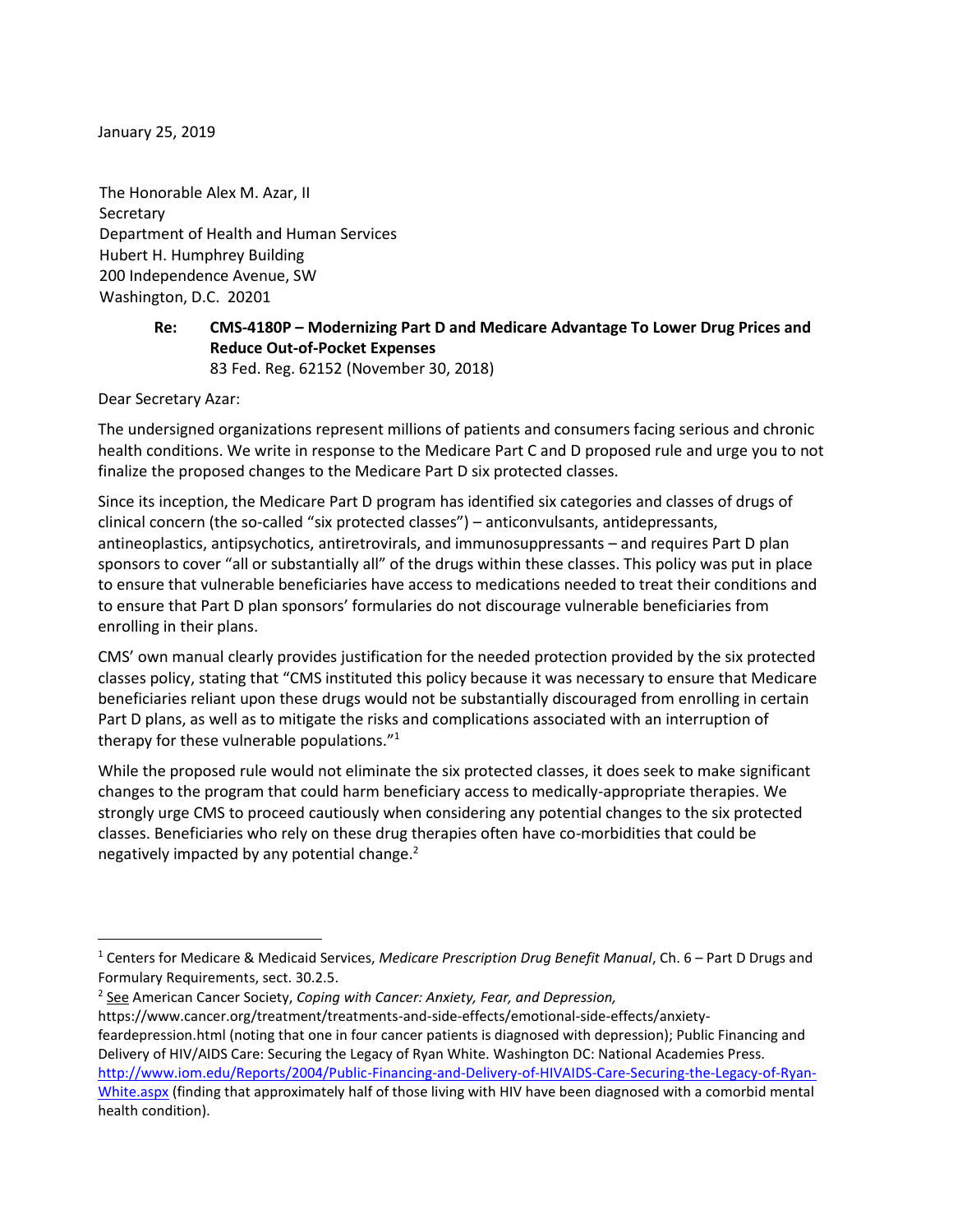## *Prior authorization requirements within the protected classes can be harmful to beneficiaries*

The proposal would allow Part D plans to impose additional prior authorization requirements – like step therapy – on drugs within the six protected classes. We have serious concerns with this policy. Drugs within the same class – or even subclass – are often used to treat different diseases or conditions. For example, antidepressant medication impacts individuals differently and as such it can take time to find the right treatment that works for a given individual.

Part D plans already have more restrictive formularies for drugs covered under the six protected classes relative to commercial plans, $3$  which suggest that the current policy does not prevent Part D Plan sponsors from effectively managing formularies within these drug classes. Part D generic utilization is high among drug classes within the six protected classes.<sup>4</sup> The Medicare Payment Advisory Commission (MedPAC) notes that the "protected status does not appear to affect plan sponsors' ability to encourage the use of generics."<sup>5</sup>

Imposing prior authorization requirements also increases administrative costs to providers. According to a 2017 survey of the American Medical Association, 92 percent of respondents reported care delays as a result of a private health plan's use of prior authorization requirements.<sup>6</sup>

Step therapy policies can lead to patients not filling their prescriptions or underutilizing medications,<sup>7</sup> which can have a negative impact on beneficiary adherence to medications. Prescription drug noncompliance can lead to poorer health outcomes for the beneficiary as well as increased costs to the Medicare program – as beneficiaries become sicker, they often use more physician (Part B) and/or hospital (Part A) services.

We appreciate CMS' intention to retain other formulary requirements. While CMS will retain the requirement that Part D sponsors cover at least two drugs per therapeutic category and class, we are concerned that this policy is not enough to ensure that beneficiaries have access to the treatments needed for their disease and condition, particularly as it pertains to a large category or class containing multiple drugs. While the Medicare appeals and exceptions process will be available to beneficiaries, this process is far from ideal. The Medicare Payment Advisory Commission (MedPAC) has noted that widespread frustration with this process exists among all stakeholders – beneficiary groups, prescribers, plan sponsors, and CMS – and that the process can be frustrating and burdensome for beneficiaries. $8$ 

l

<sup>&</sup>lt;sup>3</sup> Kelly Brantley, Jacqueline Wingfield, and Bonnie Washington, "An Analysis of Access to Anticonvulsants in Medicare Part D and Commercial Health Insurance Plans," Avalere Health (2013),

[http://avalere.com/research/docs/Anticonvulsants\\_in\\_Part\\_D\\_and\\_Commercial\\_Health\\_Insurance.pdf](http://avalere.com/research/docs/Anticonvulsants_in_Part_D_and_Commercial_Health_Insurance.pdf) (finding that on average commercial plans covered 80 percent of anticonvulsant drugs compared to Part D plans which covered on average 62 percent).

<sup>4</sup> The PEW Charitable Trusts, *Policy Proposal: Revising Medicare's Protected Classes Policy*, March 2018, [https://www.pewtrusts.org/en/research-and-analysis/fact-sheets/2018/03/policy-proposal-revising-medicares](https://www.pewtrusts.org/en/research-and-analysis/fact-sheets/2018/03/policy-proposal-revising-medicares-protected-classes-policy)[protected-classes-policy.](https://www.pewtrusts.org/en/research-and-analysis/fact-sheets/2018/03/policy-proposal-revising-medicares-protected-classes-policy)

<sup>&</sup>lt;sup>5</sup> Medicare Payment Advisory Commission. Report to Congress: Medicare and the health care delivery system. Improving Medicare Part D (2016), at: 191.

<sup>&</sup>lt;sup>6</sup> American Medical Association. 2017 AMA Prior Authorization Physician Survey. Available at [https://www.ama](https://www.ama-assn.org/sites/ama-assn.org/files/corp/media-browser/public/arc/prior-auth-2017.pdf)[assn.org/sites/ama-assn.org/files/corp/media-browser/public/arc/prior-auth-2017.pdf.](https://www.ama-assn.org/sites/ama-assn.org/files/corp/media-browser/public/arc/prior-auth-2017.pdf) 

 $7$  Carlton RI, Bramley TJ, Nightengale B, Conner TM, Zacker C. Review of outcomes associated with formulary restrictions: focus on step therapy. Am J Pharm Benefits. 2010;2(1):50-58.

<sup>8</sup> Medicare Payment Advisory Commission, *Report to Congress: Medicare Payment Policy*, status report on the Medicare prescription drug program (Part D), March 2017 at 421.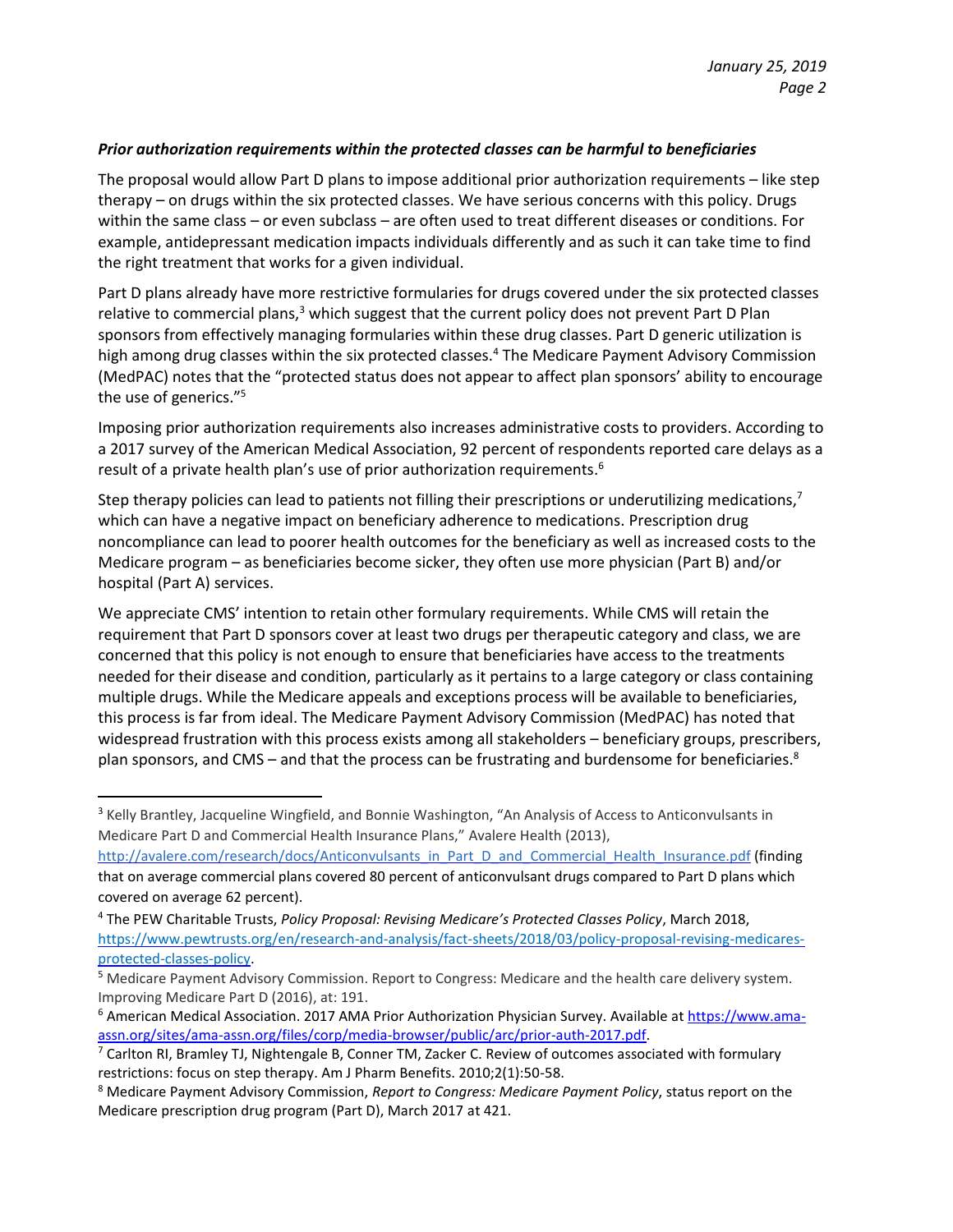The policies under consideration will likely result in a significant increase in the number of appeals and exceptions, which can further burden the existing process.

## *CMS' proposal would impede beneficiary access to new drugs*

CMS is proposing to allow Part D sponsors to exclude from their formularies a protected class singlesource drug or biologic product for which the manufacturer introduced a new formulation with the same active ingredient or moiety that does not provide a unique route of administration. The proposal would allow Part D plans to exclude new formulations of a drug even if the manufacturer no longer makes the older version of the drug.

We are gravely concerned that this proposal would hinder beneficiary access to the latest medical breakthrough products. For example, prescription drugs that are "extended release" differ quite substantially from an "immediate-release" version of the same drug, particularly as it relates to beneficiary adherence.

## *CMS' price indexing proposal is misguided*

The proposal would also allow Part D sponsors to exclude from their formularies any single-source drug or biological product within the protected classes whose price increases beyond the rate of inflation. While we appreciate the Administration's interest in making prescription drugs more affordable for beneficiaries, we believe this proposal may be misguided.

Medicare beneficiaries need access to medically-appropriate prescription drugs to treat their diseases and conditions. Allowing Part D sponsors to remove drugs from their formularies because pharmaceutical manufacturers' prices increased beyond an arbitrary threshold could result in harm to beneficiaries who need access to these medications. If drugs are no longer covered under this policy, Medicare beneficiaries who have a medical need for these products will have to pay out-of-pocket for these products (which can be beyond the means of most beneficiaries) or fail to fill their prescription.

Given the potential harm to the populations we serve, we urge the Department to not finalize the Part D six protected classes policy changes in the proposed rule. These changes could result in cost-shifting to beneficiaries and could jeopardize vulnerable beneficiaries' access to medically-necessary prescription drugs. Thank you for the opportunity to comment on this proposed rule. We welcome the opportunity to meet with you to discuss our concerns in more detail. If you have any questions or would like to discuss our comments further, please contact Keysha Brooks-Coley, VP Federal Advocacy and Strategic Alliances, ACS CAN a[t Keysha.brooks-coley@cancer.org](mailto:Keysha.brooks-coley@cancer.org) or 202-661-5720.

Sincerely,

American Cancer Society Cancer Action Network ADAP Advocacy Association Addario Lung Cancer Medical Institute Advocates for Responsible Care Alliance for Patient Access American Association on Health and Disability American Autoimmune Related Diseases Association American College of Surgeons Commission on Cancer American Heart Association American Kidney Fund